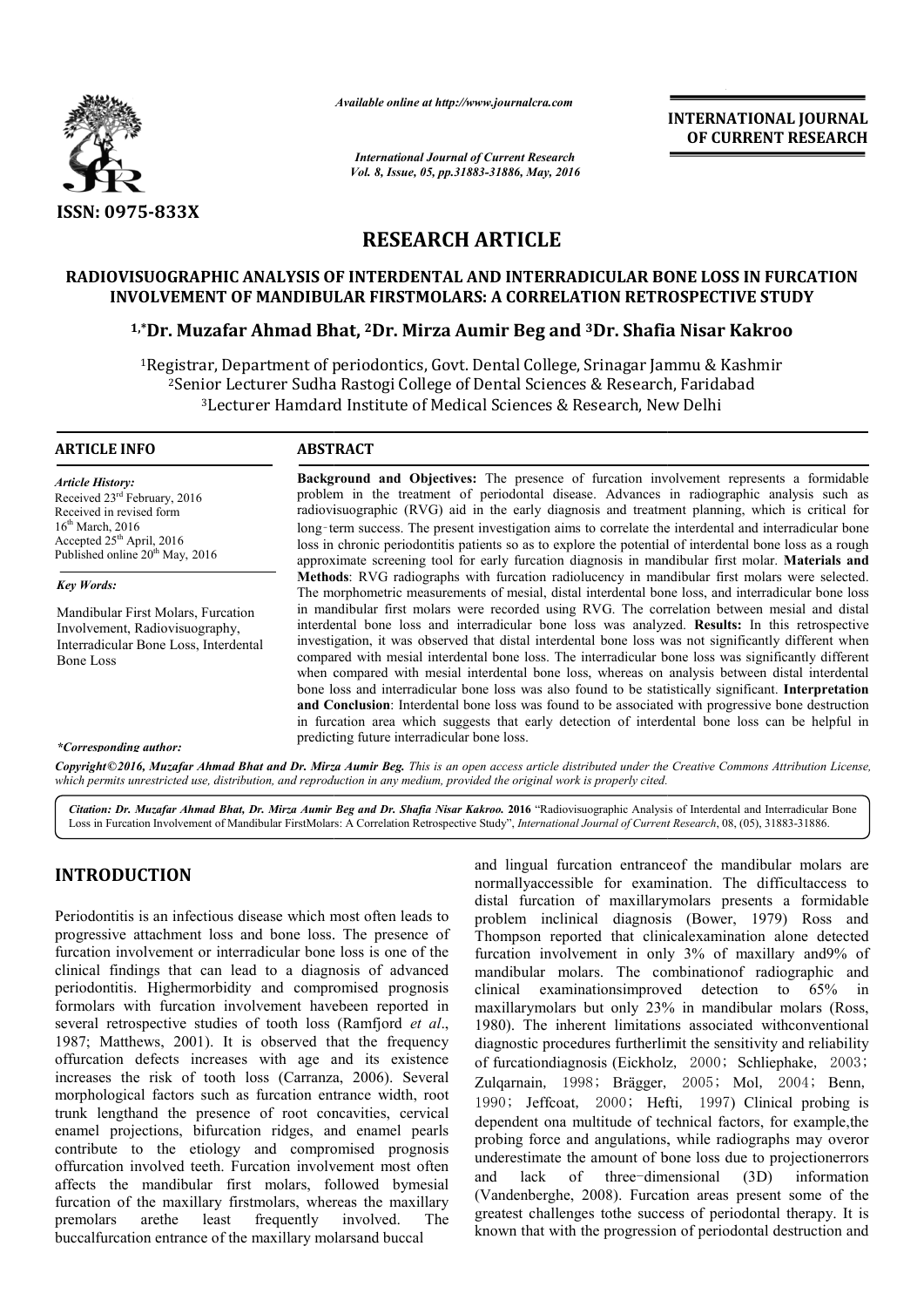the involvementof furcation areas, the severity of periodontitis increasesand treatment is less effective because of limited access (Popova *et al*., 2008). Therefore, furcation defects represent formidable problem in the treatment of periodontal disease thus necessitating an early diagnosis and treatment. The need of a simple, less elaborate, time and cost-efficientdiagnostic tool is required for careful comprehensive examination, diagnosis, and timely intervention of furcationlesions at their earliest, so that the best clinic outcomes can be achieved.

The present investigation aims to correlate the interdental and interradicular bone loss in chronicperiodontitis patients using radiovisuography, so as to explore the potential of interdental bone loss as a rough approximate screening tool for early furcation diagnosis in mandibular firs tmolar.

## **MATERIALS AND METHODS**

This is a retrospective study where a total of 70 RVGsof<br>Mandibular right and left first molars with Mandibular right and left first molars with furcationinvolvement were evaluated from database of outpatientDepartment of Periodontics, Govt Dental College Srinagar. Out of the 70 RVG radiographs, 15 wereexcluded because of radiographic errors. Based on theclinical and radiographic records, the radiographs of patientsdiagnosed with chronic generalized moderatetosevereperiodontitis were selected.

#### **The criteria for radiograph selection were**

#### **Inclusion criteria**

 RVG radiographs of mandibular first molars with furcation radiolucency.

### **Exclusion criteria**

- Molars with fused roots
- Subjects with endo-perio lesion/periapical lesionaccording to clinical records
- Open contacts with respect to mandibular molars
- Crowding with respect to mandibular molars.

RVGs procured were subjected to morphometricmeasurements defining the interdental and furcation areas.The length of the tooth was measured from cusp tip of thecrown (C) to apex of the root (A) and calibrated with thestandard value using Kodak dental imaging software.The mesial interdental bone loss, the distal interdentalbone loss, and the interradicular bone loss were calculated(Figure 1). Differences among means were compared. The correlationfor the mesial and the distal interdental bone loss to theinterradicular bone loss were analyzed. These were measured by a single examiner to avoid errordue to interobserver variation using the digital software, the'Kodak dental imaging software' installed within the RVG.

**Statistical analysis:** The mean values for the mesial interdental bone loss, thedistal interdental bone loss, and the interradicular bone losswere calculated. Differences among means were comparedusing the two-tailed *t*-test. The correlation for the mesialand the distal interdental bone loss to the interradicular boneloss were analyzed using the Pearson correlation coefficient.

# **RESULTS**

In this retrospective investigation, it was observed that distal bone loss was not significantly different when compared with mesial bone loss whereas interradicularbone loss was significantly different when compared with mesial bone loss. The analysis between distal bone loss and interradicular bone loss was also statistically significant (Figure 2 and Table 1).



**Figure 1. Morphometric measurement of mesial, distal interdental bone loss, andinterradicular bone loss. Mesial interdental bone loss was calculated fromcementoenamel junction (CEJ) to the apical extension of the bony defect (M). Distal interdental bone loss was calculated fro cemento enamel junction (CEJ) to the apical extension of the bony defect (D). The inter radicular bone loss was measured from the furcation fornix to the crest of the intact interradicular bone level (B)**



**Figure 2. Comparison of mesial, distal, and interradicular bone loss**



**Figure 3. Comparison between interradicular and interdental bone loss**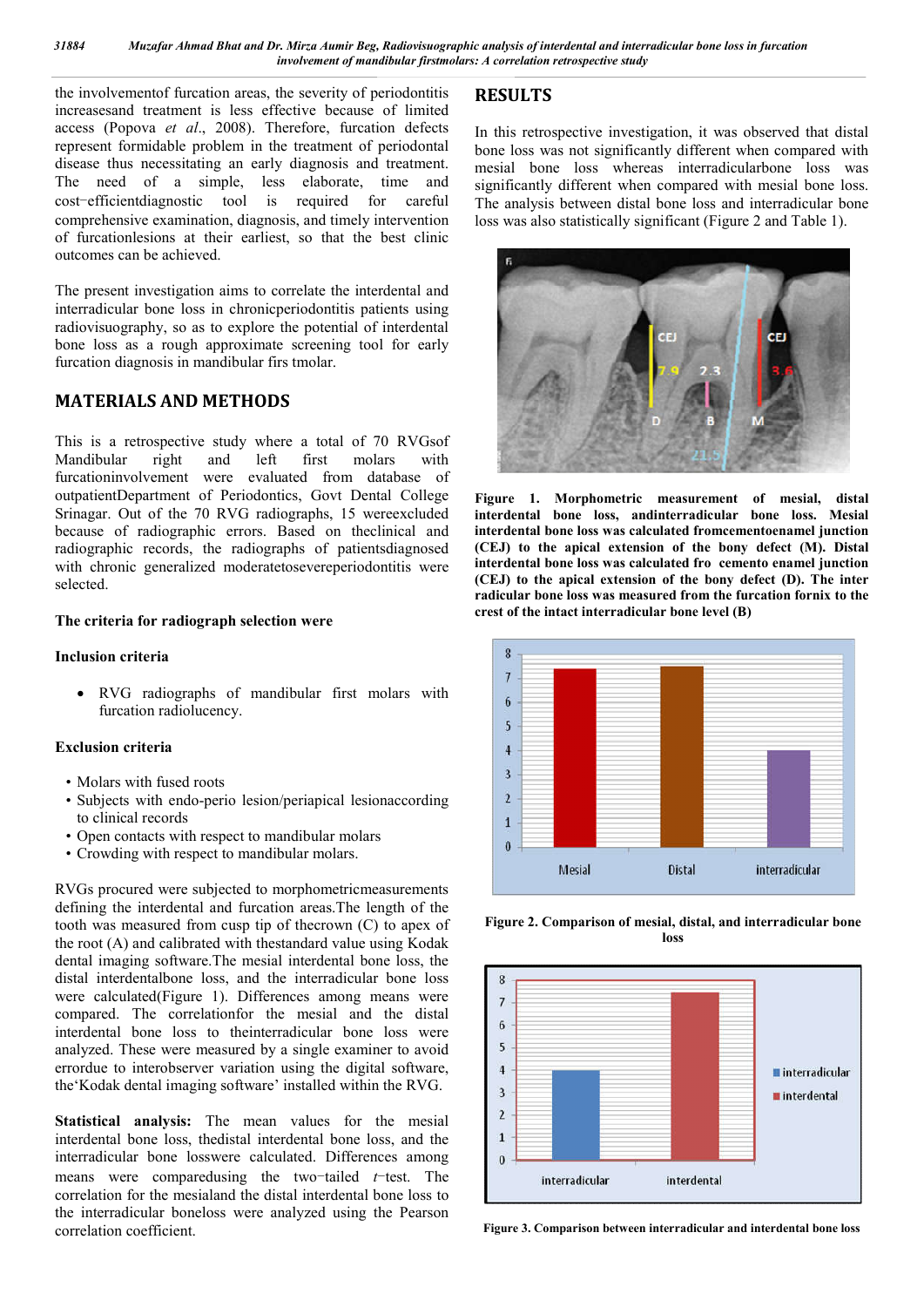| Groups                   | n  | Minimum | Maximum | Mean  | SD    | Sig |
|--------------------------|----|---------|---------|-------|-------|-----|
| Mesial boneloss          | 55 | 1.200   | 16.700  | 7.415 | 2.764 | ت   |
| Distal boneloss          | 55 | 2.700   | 13.600  | 7.521 | 2.299 |     |
| Interradicular bone loss | 55 | .300    | 9.100   | 4.017 | .923  |     |

**Table 1. Comparison of mesial, distal, and interradicularbone loss**

S=Significant, SD=Standard deviation

It was observed that mean interdental bone loss was significantly different when compared with interradicularbone loss (Figure 3 and Table 1). However, there was no significant difference seen in between mandibular right first molar and left first molar. According to the results of the present investigation, when thebone loss at interdental area was equal or exceeding 3.1 mm,a minimum interradicular bone loss of 1.3 mm was evident.

### **DISCUSSION**

The prevalence of involvement of the furcation area in themaxillary and mandibular molars ranges from 25% to 52%and from 16% to 35%, respectively.(16-20)Teeth with furcation involvement are 2.5 times more likelyto lose attachment as compared with teeth without furcationinvolvement (Wang, 1994). The aim of our study was to correlate the interdental andinterradicular bone loss in RVGs of chronic periodontitispatients and to explore the potential of interdental bone lossas a landmark for screening of early furcation diagnosis. As a general rule, bone loss is always greater than itsappearance in the radiograph. Therefore, it is possible for furcation involvement to be present without radiographicchanges. Variations in the radiographic technique mayobscure the presence and extent of furcation involvement.A tooth may present marked bifurcation involvement inone film but appear to be uninvolved in another (Ramfjord, 1987). With regard to methodology, digital radiography was usedin the present study for the evaluation of bone loss, whereasearlier studies used intraoral periapical radiographs andbitewing radiographs for the analysis of bone loss (Rohner *et al*., 1983; Popova, 2008; Björn, 1982) RVGs were taken from 39 male and 16 female individuals.Based on the gender, there was no statistical significantdifference in the correlation between the interradicular tothe interdental bone loss. This is supported in a longitudinalstudy by Rohner*et al*. (1983). The comparison between the interradicular and interdentalbone loss in males and females were found to be significantin both the genders. In the present study, it was seen that values ranging from 1.20to 16.70 mm for the mesial and those ranging from 2.70 to13.60 mm for the distal interdental bone loss were associated with interradicular bone loss in the range of 1.30–9.10 mm,and both were significantly correlated with each other.The results of the present investigation revealed thatthe smallest amount of interradicular bone loss ofapproximately 1.3 mm and above was observed onlywhen the bone loss at the interdental area was equal to orexceeding 3.1 mm. The findings of the present investigationare consistent with the results of the study conducted byGrover *et al*., where the furcation bone loss with the rangeof 0.80 mm and above were in correlation with interdentalbone loss of above 3.70 mm (Grover *et al*., 2014). The present study demonstrated that interradicular boneloss associated with the progression of bone destructionin multi-rooted teeth of patients with chronic periodontitishad a significant correlation to the loss of bone in the interdental area. The assessment of the interdental bone loss can be used as a screening tool to detect the periodontal

disease in the earliest stage. Because treatment of furcation involvement inits advanced stage is complex, expensive, timeconsumingand requires an interdisciplinary approach (Grover, 2014). Therefore, to detect the earliest lesions of furcations, the interdental bone loss can be kept as an approximate guide for the comprehensive management of such patients. This correlation suggests that if the disease progression can be halted with approximate periodontal therapy when the interdental bone destruction has just ensued, it may lead to an improved prognosis for the interradicular areas. Within the limitation of the present study, root trunk length is not considered. Furthermore, radiographs may underestimate the amount of bone loss due to projection errors or lack of 3D information.

#### **Conclusion**

Interradicular bone loss was associated with the progression of bone destruction in multi-rooted teeth in patients with chronic periodontitis. Interdental bone loss was also found to be associated with progressive bone destructionin furcation area which suggests that early detection of interdental bone loss can be helpful in predicting futureinterradicular bone. Future studies with root trunk length consideration can precisely mark the limits of bone loss inchronic periodontitis when the involvement of the furcationis present.

#### **REFERENCES**

- Benn DK. 1990. A review of the reliability of radiographicmeasurements in estimating alveolar bone changes. *J Clin Periodontol*., 17:14-21.
- Björn AL, Hjort P. Bone loss of furcated mandibular molars.A longitudinal study. J ClinPeriodontol 1982;9:402-8.
- Bower RC. 1979. Furcation morphology relative to periodontaltreatment. Furcation root surface anatomy. *J Periodontol,* 50:366-74.
- Brägger U. 2005. Radiographic parameters: Biological significance andclinical use. *Periodontol,* 2000. 39:73-90.
- Carranza FA., Henry HT. 2006. Carranza's Clinical Periodontology.10th ed. Philadelphia: W.B. Saunders Company.
- Eickholz P., Hausmann E.2000. Accuracy of radiographic assessmentof interproximal bone loss in intrabony defects using linearmeasurements. *Eur J Oral Sci.,*108:70-3.
- Goldman MJ., Ross IF., Goteiner D.1986. Effect of periodontal therapyon patients maintained for 15 years or longer. A retrospectivestudy. *J Periodontol.,* 57:347-53.
- Grover V., Malhotra R., Kapoor A., Mankotia CS., Bither R. 2014. Correlation of the interdental and the interradicular boneloss: A radiovisuographic analysis. *J Indian Soc Periodontol*., 18:482-7.
- Hefti AF. 1997. Periodontal probing. *Crit Rev Oral Biol Med.,* 8:336-56.